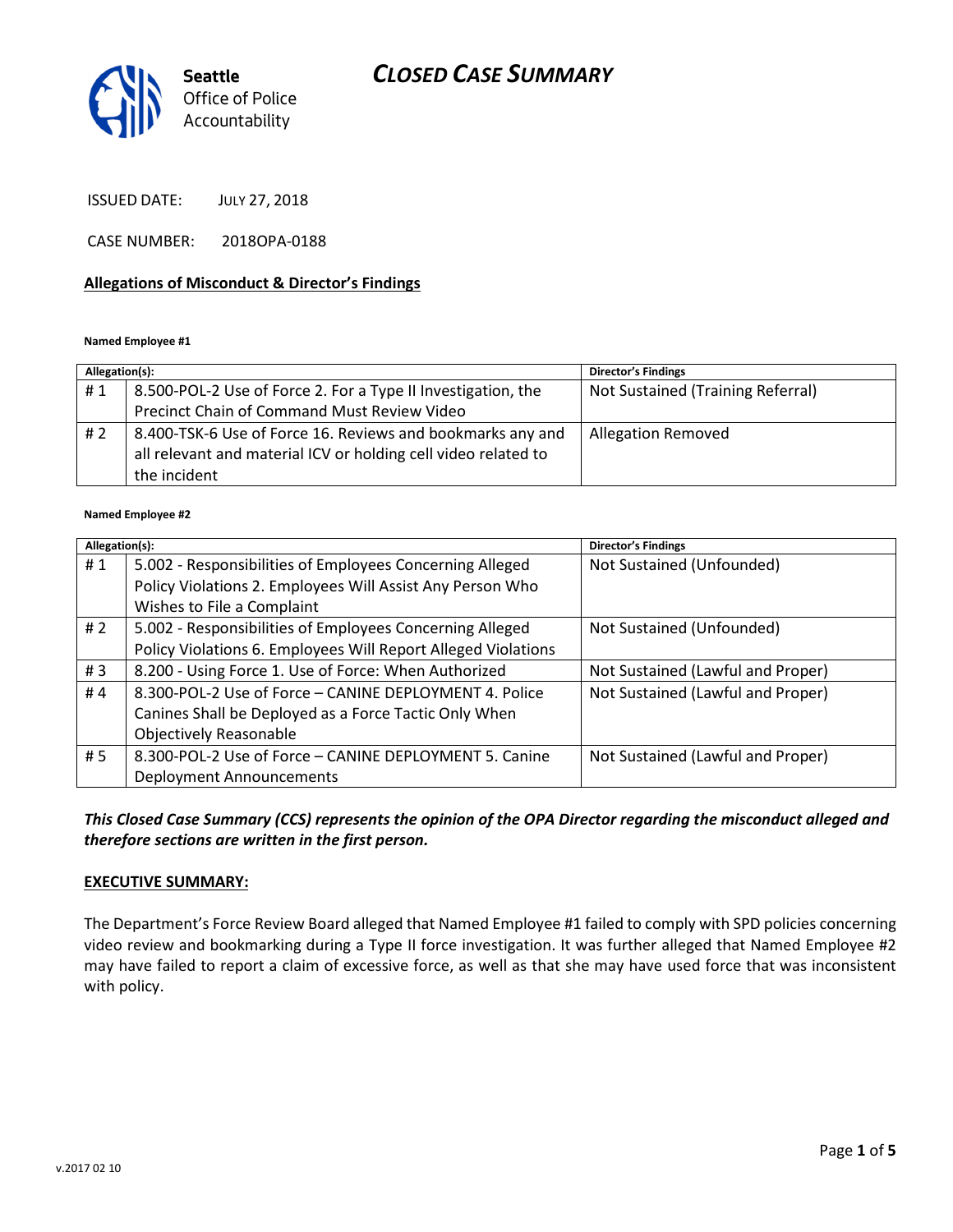OPA CASE NUMBER: 2018OPA-0188

# ANALYSIS AND CONCLUSIONS:

Seattle

Office of Police Accountability

#### Named Employee #1 - Allegation #1 8.500-POL-2 Use of Force 2. For a Type II Investigation, the Precinct Chain of Command Must Review Video

In his use of force review, Named Employee #1 (NE#1) noted that he reviewed all In-Car Video (ICV) and that he reviewed the Body Worn Video (BWV) of two of the three officers involved in the incident. Named Employee #2 (NE#2), who was a K-9 officer not equipped with BWV on that date, had no video. Even though he reviewed the BWV, he apparently did not identify that the subject stated: "why so much force used, I'm not resisting." This matter was referred to OPA, in part, due to NE#1's failure to do so.

SPD Policy 8.500-POL-2(2) requires that, when conducting a Type II force investigation, the precinct chain of command must review video. With regard to the responsibilities of the sergeant, the policy instructs that: "The reviewing sergeant must review and bookmark all video necessary for a decision-maker to make an informed decision about the force and the surrounding circumstances."

Here, the statement in question was made at the time that the subject was being handcuffed and directly after the force application. This portion of the video was certainly "necessary" to permit an evaluation of the force and the surrounding circumstances. As such, it should have been reviewed and bookmarked.

NE#1 acknowledged reviewing this video with the assistance of a Lieutenant. He had not yet been trained on BWV and, at the time of this incident, was unfamiliar with how to review and bookmark it. Even though he reviewed the video, NE#1 stated that he did not hear the statement. NE#1 told OPA that, had he heard it, he would have documented the statement and bookmarked the video with the Lieutenant's assistance. However, because he did not do so, no one reviewed this statement and it was not critically evaluated until this matter went to the FRB.

NE#1's failure to identify this statement and bookmark this video was in technical violation of policy; however, I believe that a Training Referral is the appropriate result for several reasons. First, at the time of the incident, NE#1 had not yet been trained on BWV and was unfamiliar with the usage and review of this technology. Second, even had he been fluent with BWV, the statement was difficult to hear based on the Complainant's diction and low tone, the barking of the K-9, and the fact that officers were speaking at the same time. Third, multiple other people failed to catch the statement, including the Lieutenant who listened to it with NE#1 and the Captain. Notably, the policy states in this regard that: "the captain is ultimately responsible for ensuring that all video has been sufficiently reviewed." Here, this was not done.

• Training Referral: NE#1's chain of command should provide him with additional training concerning his requirements to review and bookmark relevant video during his use of force reviews. His chain should ensure that he is now familiar with doing so on BWV and, if not, should provide him with training in this regard. Lastly, NE#1 should be counseled that if he does hear similar statements in the future, he should document and critically review them. Based on such similar comments, he should refer the case to OPA or, in the alternative, provide a thorough analysis and clear reasoning as to why the statements do not rise to the level of excessive force in his review. This training and associated counseling should be documented and this documentation should be maintained in an appropriate database.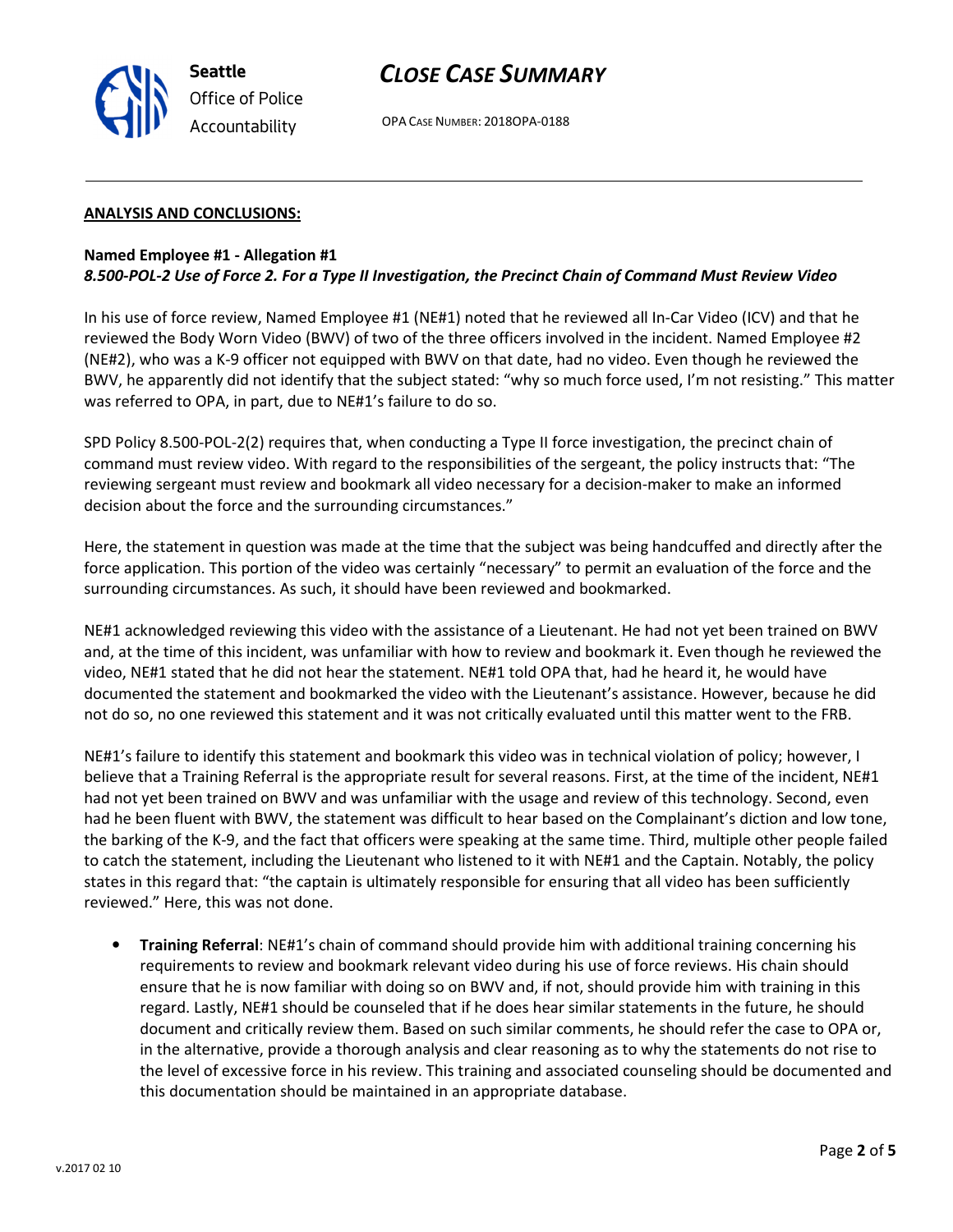

# CLOSE CASE SUMMARY

OPA CASE NUMBER: 2018OPA-0188

# Recommended Finding: Not Sustained (Training Referral)

# Named Employee #1 - Allegation #2

8.400-TSK-6 Use of Force 16. Reviews and bookmarks any and all relevant and material ICV or holding cell video related to the incident

SPD Policy 8.400-TSK-16 requires sergeants to review and bookmark any and all relevant video during a Type II force review. As discussed above, NE#1 did not do so in this case. However, given that this conduct is captured by Allegation #1, this allegation is duplicative and unnecessary. As such, I recommend that this allegation be removed.

### Recommended Finding: Allegation Removed

# Named Employee #2 - Allegation #1 5.002 - Responsibilities of Employees Concerning Alleged Policy Violations 2. Employees Will Assist Any Person Who Wishes to File a Complaint

As discussed more fully below, I find NE#2's assertion that she did not hear the subject's statement to be reasonable. Moreover, even had she heard the statement, I am not entirely convinced that it constituted an allegation of excessive force that she was required to report. However, I would have expected her to follow-up with the subject to determine whether he was, in fact, making an allegation of excessive force, as well as to notify a supervisor.

For the reasons set forth herein, as I credit NE#2's claim that she did not hear the statement, she was not required to assist the subject in filing an OPA complaint if she was unaware that he was seeking to do so. As such, I recommend that this allegation be Not Sustained – Unfounded.

Recommended Finding: Not Sustained (Unfounded)

### Named Employee #2 - Allegation #2

# 5.002 - Responsibilities of Employees Concerning Alleged Policy Violations 6. Employees Will Report Alleged Violations

At her OPA interview, NE#2 claimed that she did not hear the subject's statement in the moment. She explained that, at the time, she was focused on her K-9 and getting it to release the subject. Given this, she did not hear what was said. She told OPA that she would have reported the statement to a supervisor had she been aware of it. NE#2 indicated that she did learn, at one point, that the subject complained of pain from either the dog bite or his handcuffs. She reported that information to her supervisor.

As discussed in the context of NE#1, the exact substance of the subject's statement was difficult to hear and discern by OPA. If that is the case after the fact, it was logically even more difficult for NE#2 to hear the statement at the time and in the heat of the moment with many other distractions. For these reasons, I credit NE#2's claim that she did not hear the statement. As such, I further find that she was not required to report what she did not hear.

Given the above, I recommend that this statement be Not Sustained – Unfounded.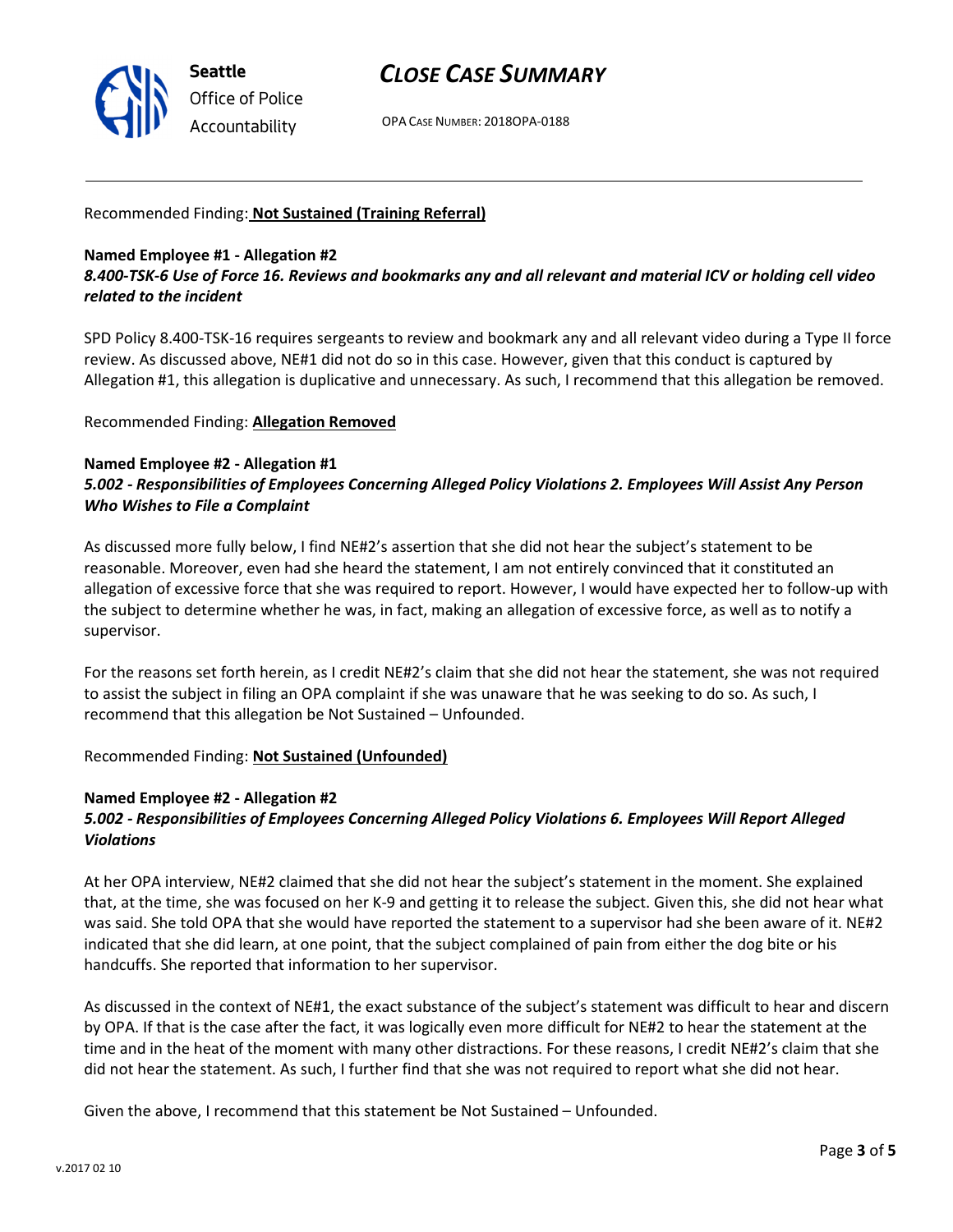

# CLOSE CASE SUMMARY

OPA CASE NUMBER: 2018OPA-0188

# Recommended Finding: Not Sustained (Unfounded)

# Named Employee #2 - Allegation #3 8.200 - Using Force 1. Use of Force: When Authorized

NE#2's force towards the subject took the form of her K-9 biting him. As discussed in the context of Allegation #4, below, I find that this force was reasonable, necessary, and proportional, and, thus, consistent with policy. I accordingly recommend that this allegation be Not Sustained – Lawful and Proper.

Recommended Finding: Not Sustained (Lawful and Proper)

# Named Employee #2 - Allegation #4

# 8.300-POL-2 Use of Force - CANINE DEPLOYMENT 4. Police Canines Shall be Deployed as a Force Tactic Only When Objectively Reasonable

SPD Policy 8.300-POL-2 specifically governs the use of a K-9 as a force tool. A K-9 may be utilized to capture fleeing subjects, but the force applied by the K9 must be objectively reasonable under the circumstances. When evaluating reasonableness, SPD Policy 8.200(1) applies. As set forth by this policy, force used by officers be reasonable, necessary and proportional. Whether force is reasonable depends "on the totality of the circumstances" known to the officers at the time of the force and must be balanced against "the rights of the subject, in light of the circumstances surrounding the event." (SPD Policy 8.200(1).) The policy lists a number of factors that should be weighed when evaluating reasonableness. (See id.) Force is necessary where "no reasonably effective alternative appears to exist, and only then to the degree which is reasonable to effect a lawful purpose." (Id.) Lastly, the force used must be proportional to the threat posed to the officer. (Id.)

In this case, officers were seeking the subject, who was wanted for a domestic violence assault, as well as for stealing the victim's car and phone. The subject had further engaged in a high-speed chase with officers. When she dispatched to the scene, NE#2 knew that the subject was possibly armed and dangerous, had potential gang ties, and would be subject to a mandatory arrest. The subject's location was able to be tracked via cell phone and NE#2 and the other officers went to the location where the car was believed to be; however, the subject had fled the vehicle on foot.

NE#2 used her K-9 to track the subject for multiple blocks. NE#2 determined that it was possible that the subject was hiding behind a garage near a house. She then released her K-9 and, prior to doing so, gave it the order to bite. The K-9 made contact with the subject's body.

In explaining how the force was objectively reasonable, NE#2 referenced the seriousness of the crime that the subject was being sought for, the resistance presented by the subject given his multiple attempts to flee, the risk of harm to the officers, and the risk of harm to the community. I agree with NE#2 that the reasonableness factors support a finding that the force was within policy.

With regard to necessity, NE#2 stated that the force was necessary as it was needed to take the subject into custody and to ensure that he did not escape. She further believed that it was necessary to ensure that the subject was not